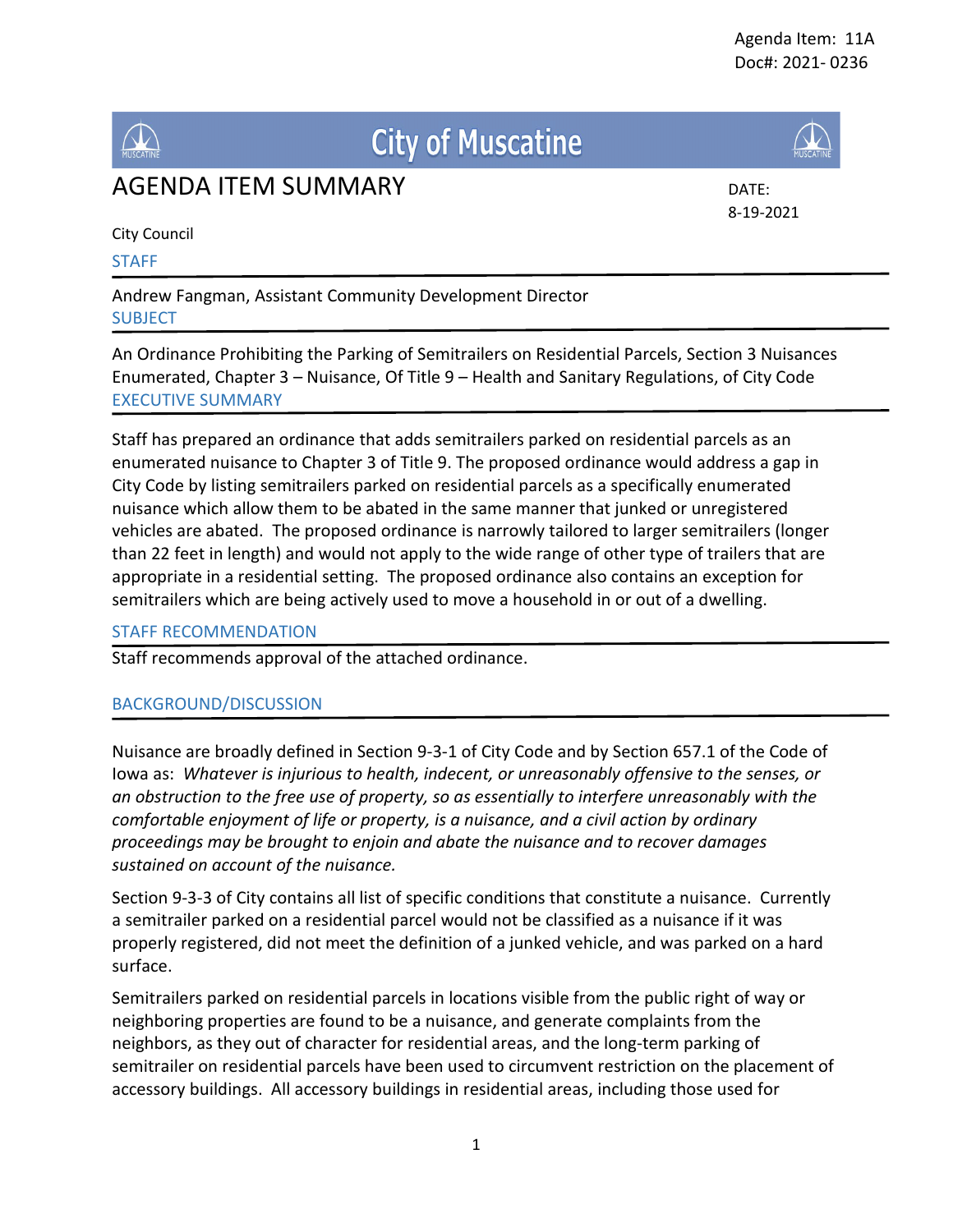storage, must be located be behind the front of the main building, and meet all other required setback. Such restrictions do not apply to the parking of vehicles, a fact that allows for essential permanent storage to be created by the parking of a semitrailer, in locations to an accessory building would not be permitted.

The proposed ordinance would allow for this gap in City Code to be addressed specifically listing semitrailers parked on residential parcels as a specifically enumerated nuisance which allow them to be abated in the same manner that junked or unregistered vehicles are abated. The proposed ordinance is narrowly tailored to larger semitrailers, and would not apply to the wide range of other type of trailers that are appropriate in a residential setting. It also contains an exception for semitrailers which are being actively used to move a household in or out of a dwelling.

### CITY FINANCIAL IMPACT

None

#### **ATTACHMENTS**

1. Proposed Ordinance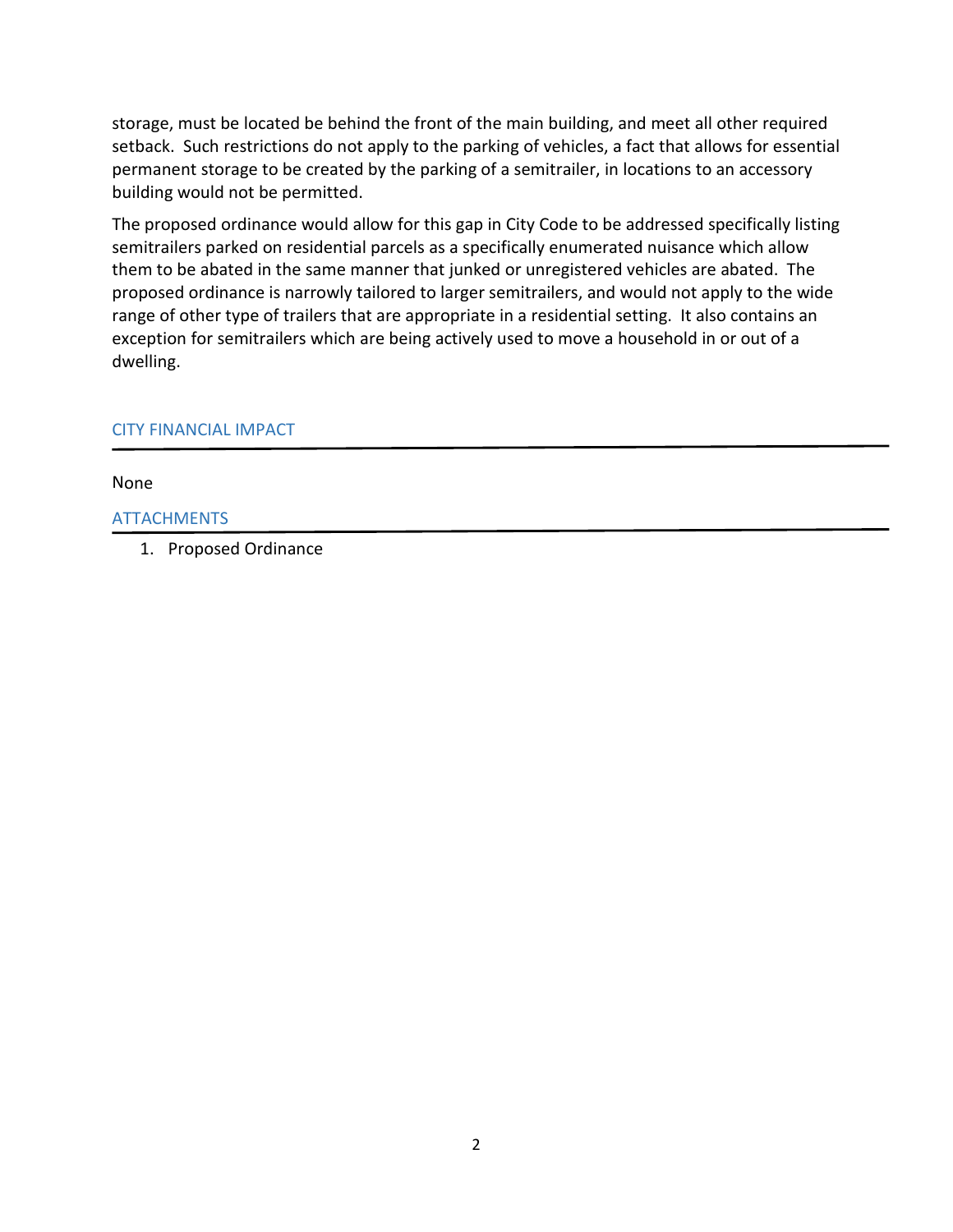#### **ORDINANCE NO. 2021-0236**

## **AN ORDINANCE PROHIBITING THE PARKING OF SEMITRAILERS ON RESIDENTIAL PARCELS, SECTION 3 NUISANCES ENUMERATED, CHAPTER 3 – NUISANCE, OF TITLE 9 – HEALTH AND SANITARY REGULATIONS, OF CITY CODE**

**WHEREAS,** Chapter 3 of Title 9 of the City Code regulates nuisances, which are defined as conditions that are injurious to health, indecent, or unreasonably offensive to the senses, or obstruct the free use of property, interfering unreasonably with the comfortable enjoyment of life or property; and

**WHEREAS**, semitrailers parked on residential parcel in locations visible from the public right of way or neighboring properties are found to be a nuisance as they out of character for residential areas, and the long-term parking of semitrailer on residential parcels have been used to circumvent restriction on the placement of accessory buildings.

# **NOW, THEREFORE BE IT ORDAINED BY THE CITY COUNCIL OF THE CITY OF MUSCATINE, IOWA**:

**SECTION 1.** Subsection F of Section 2 of Chapter 3 of Title 9 of City Code is hereby renumbered as Subsection G of Section 2 of Chapter 3 of Title 9 of City Code; and Subsection G of Section 2 of Chapter 3 of Title 9 of City Code is hereby renumbered as Subsection H of Section 2 of Chapter 3 of Title 9 of City Code; and

**SECTION 2**. The following text is added as **Section 9-3-2(F):** 

**F. "Semitrailer" means every vehicle without motive power designed for carrying persons or property and for being drawn by a motor vehicle and so constructed that some part of its weight and that of its load rests upon or is carried by another vehicle; and is longer than 22 feet in length."**

**SECTION 3**. The following text is added as **Section 9-3-3(T):**

**T. Semitrailers Parking on Residential Parcels**

**On any parcels where a residential dwelling or dwellings are established as the primary use, the parking of any semitrailer is hereby declared to be a public nuisance and prohibited. However, a semitrailer may be parked in a residentially zoned district if it is parked in in compliance with another applicable city ordinance; and either**

**1. Is parked in a fully enclosed structure or in an area that is completely screened (opaque fence or landscaping) in a lawful manner where it is not visible from the street or other public or private property including the public right of way; or**